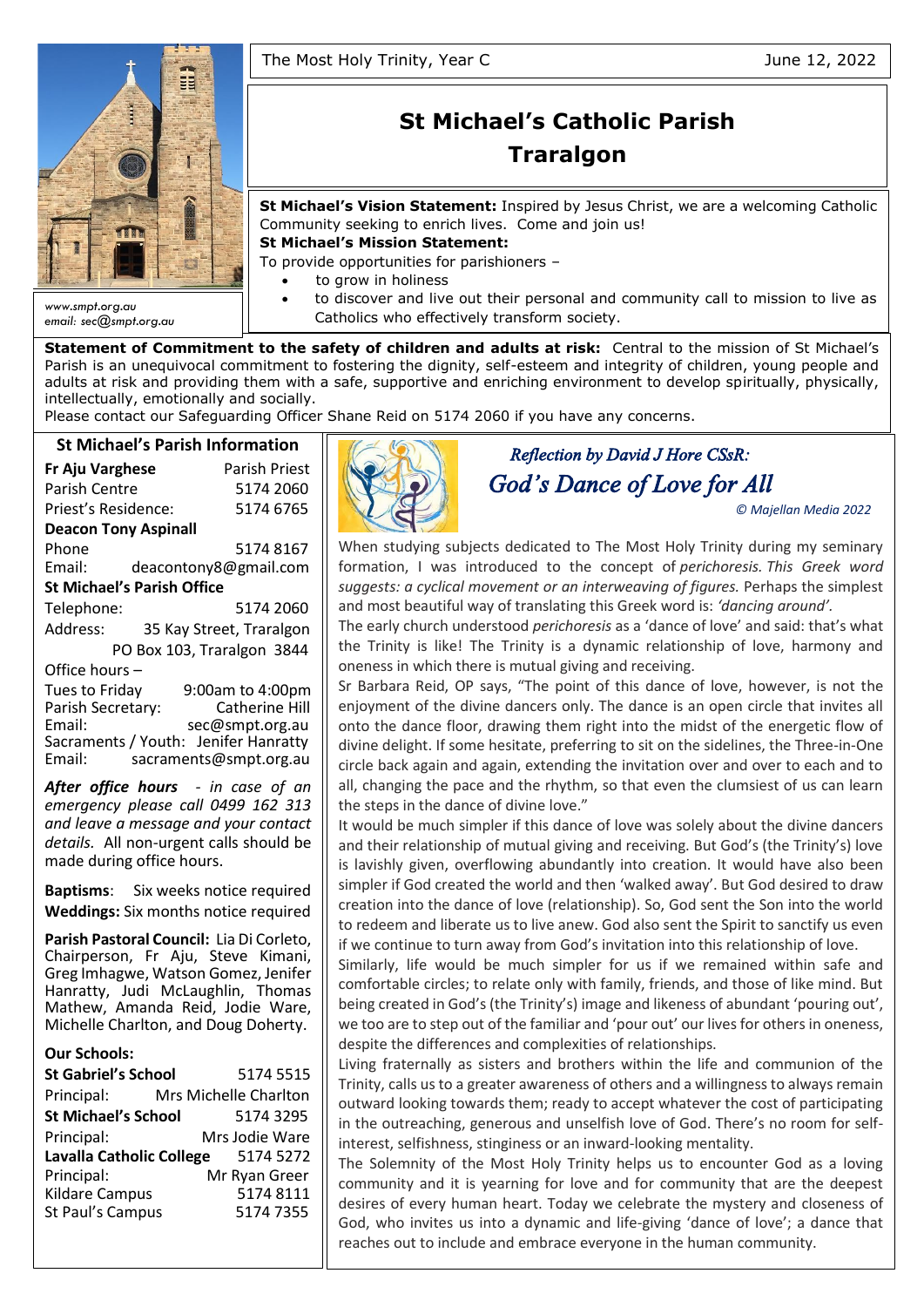| <b>Sunday Mass Times</b>  |                                                             |  |  |  |
|---------------------------|-------------------------------------------------------------|--|--|--|
| Saturday                  | 5:00pm Mass                                                 |  |  |  |
| Sunday                    | 9:30am & 5:00pm Mass                                        |  |  |  |
| <b>Weekday Mass Times</b> |                                                             |  |  |  |
| Tuesday Jun 14            | 9:30am Mass                                                 |  |  |  |
| Wednesday June<br>15      | 11:00am Reconciliation<br>11:00am Adoration<br>12:00pm Mass |  |  |  |
| Thursday June 16          | 9:30am Mass- St Gabriel's PS*                               |  |  |  |
| Friday June 17            | 9:30am Mass                                                 |  |  |  |

*\*All parishioners are warmly invited to join in our Thursday morning mass at St Gabriel's Primary School at 9:30am*

**REQUIEM MASS** for **Patricia (Trish) Sweeney** will be celebrated on Thursday June 16 at 10:30am at St Michael's Church Traralgon. Our deepest sympathy to the Sweeney and Graham families for their loss. Parishioners are invited to join Trish's family and friends as we celebrate her life this Thursday.

**PLEASE PRAY FOR**: those who have died recently including Trish Sweeney, Danny O'Keefe, Tony Hutchinson, and Maria Angelica Cuevas and those whose anniversaries occur at this time including Kathleen Fogarty-Cusack, Satiago Pozo, Anthony Tony Ryan, Rita Flynn, Joan Whitford, Greg Bermingham, Darren Wall, Patrick Deane, Michael Snee and Mikie McConnell.

*Lord, let your perpetual light shine upon them. May they rest in peace. Amen.*

**WE PRAY FOR THOSE WHO ARE SICK:** including Peter Dal Pra, Ann-Maree Daly, Gary Donchi, Bill Edgar, Bernadette Formaran, Fr Frank Freeman, Marj Gilbert, Carolyn Gleeson, Jacqui Granville, Barbara Greaves, Ellen Hammond, Jenny Hansch, Robert Hazelman, Imogen Hillier, Joyce Martin, Ivy May, Deborah McKerchar, Ben Melenhorst, Maree Morris, Henry Polo, Joan Riggall, Theresa Rosello, Kath Ryan, Jerry Templer, Damiano Tripodi, Julie Vaz, Brian Vivian, Celie Smith, Sharon Veleff, George Walkan, Roy Ward, Kelly Maher, Victoria Rohli, Father John Speekman, James Whitty, Tony Tactor and Pasqualina Loprese, and all those we hold dear in our hearts.



#### **PENTECOST SUNDAY:**

Congratulations to the Parish Pastoral Council, and the Pentecost Sunday team for organizing such a wonderful event for our parish. It was a great reflection of the spirit of Pentecost, particularly the rich

diversity of our parish. Thank you to all the parishioners who came along and supported our morning tea, bringing food, stories and items to celebrate and share their culture and traditions with each other. A special thanks to the CWL team who worked tirelessly in the kitchen to make sure the event ran smoothly and that everyone was wall fed and had a cup of tea in hand at all times. It was so nice to all be together again and we look forward to doing it again soon.

| <b>THIS WEEK'S EVENTS:</b> |                                    |  |  |  |  |
|----------------------------|------------------------------------|--|--|--|--|
| <b>Tuesday June 14</b>     |                                    |  |  |  |  |
| 1:30 <sub>pm</sub>         | Knights of the Southern Cross,     |  |  |  |  |
|                            | Mary MacKillop Room                |  |  |  |  |
| <b>Wednesday June 15</b>   |                                    |  |  |  |  |
| 11:00am                    | Reconciliation                     |  |  |  |  |
|                            | St Michael's Church                |  |  |  |  |
| <b>Thursday June 16</b>    |                                    |  |  |  |  |
| $9:30$ am                  | Parish Mass,                       |  |  |  |  |
|                            | St Gabriel's Primary School        |  |  |  |  |
| $10:30$ am                 | Requiem Mass for Patricia Sweeney, |  |  |  |  |
|                            | St Michael's Church                |  |  |  |  |
| <b>Saturday June 18</b>    |                                    |  |  |  |  |
| 9:30am                     | Diocesan Spirituality Retreat,     |  |  |  |  |
|                            | Sion House, Warragul               |  |  |  |  |

**BAPTISMS:** This weekend, we welcome for Baptism: **Ivy Marie Meall** and **Hudson John Meall,** children of Matthew and Holly. Congratulations to the Meall family from us all!

The next Baptism Preparation Meeting will be held on **Tuesday July 12 at 7:00pm** in the Church. Please contact the Parish Office on 5174 2060 if you are interested in attending.

#### **R.C.I.A.:**

(Rite of Christian Initiation of Adults) St Michael's Parish warmly invites anyone interested in discovering more about the Catholic faith to RCIA come along to an information night



on July 21st in the Parish Centre at 7:30pm. Please contact the Parish Office on 5174 2060, if you, or someone you know are interested.



**CONFIRMATION:** Congratulations to our Confirmation Candidates who received the Gifts of the Holy Spirit on Friday June 3rd. We

parishioners join our celebration and support our young people on this next step in their faith journey. May the power of the Holy Spirit guide them as they become strong Disciples of Christ.

were blessed to have Bishop Greg Bennett and many of our

**PLANNED GIVING UPDATE:** Thank you to all those who have committed to our new planned giving program. Your generosity and support allows our parish to continue to renew and rebuild. For those who missed out, it is not too late to join, please contact the parish office for more information.

**MICK'S KITCHEN NEWS:** Mick's Kitchen has resumed its takeaway service from the St Vincent de Paul Centre, on the corner of Kay St and Breed St. Take Away Meals are available for those in need on Thursday nights from 6pm – 7pm at no cost. Thank you to all our volunteers for their dedication and flexibility over the past few months as we have moved between the St Michael's School Hall and the Mary MacKillop Room. We are thankful to both the Mick's Kitchen Leaders and those at St Vincent de Paul for working tirelessly to get us back into the SVdP Centre as soon as possible.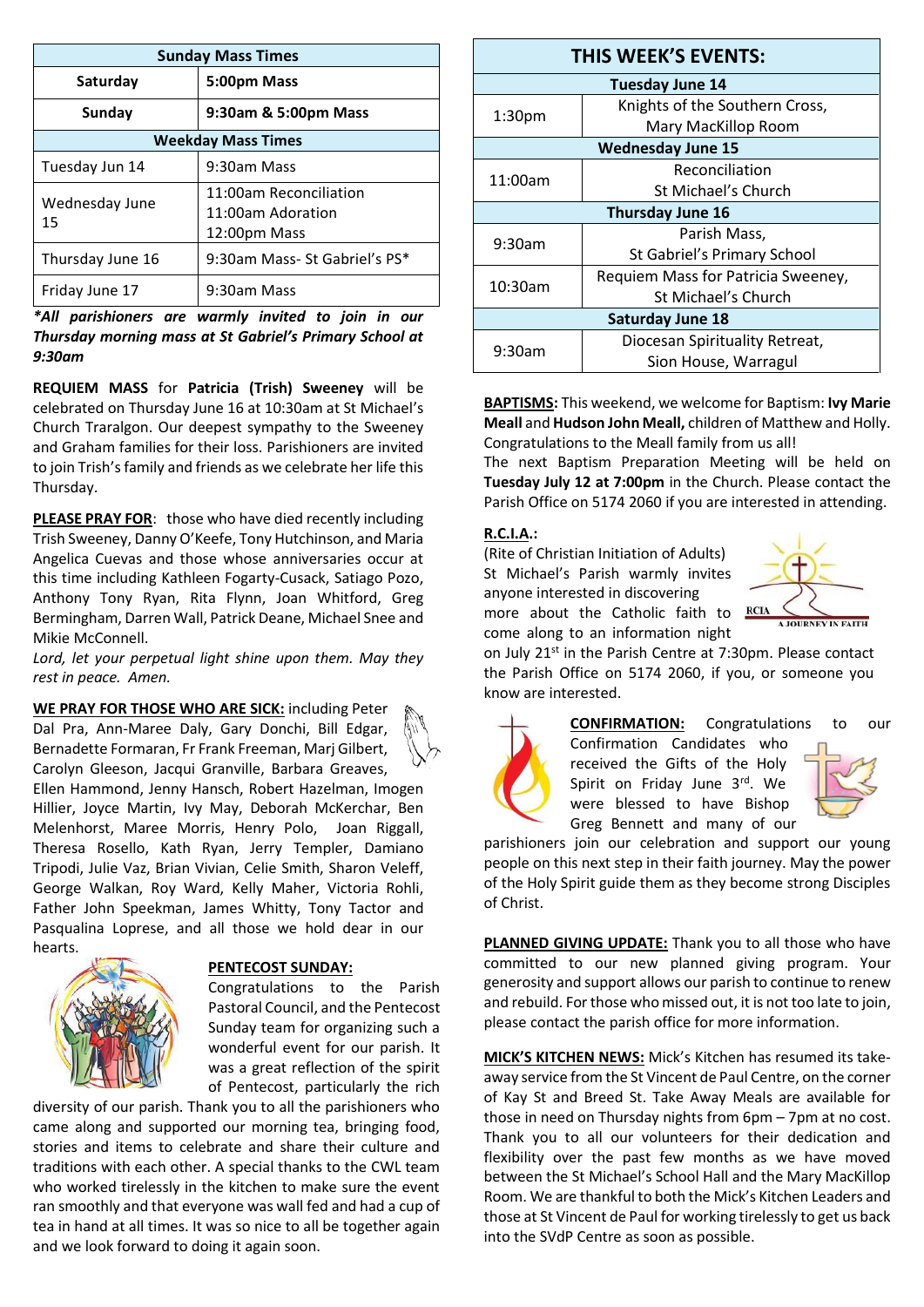

Victoria **All volunteers in our parish are strongly encouraged to come** 

**along to this free workshop. It has been well received in other parishes and will help us to better understand what to look for, and how to support those in our community experiencing domestic violence.**

**DIOCESE OF SALE SPIRITUALITY RETREAT:** Especially for catechists, however open to all and everyone is warmly invited to attend. This is an opportunity to come together as the People of God in the diocese and to explore the deep wells that nourish our spiritual life. Discussions will include different types of spiritual experiences, defining and describing Aussie Spirituality and sharing our own spiritual experiences in prayer. Cost \$10 per person, lunch provided.

Teacher's Centre, Sion House, Warragul **Saturday June 18** 9:30am – 3:30pm RSVP to [BarbaraD@sale.catholic.org.au](mailto:BarbaraD@sale.catholic.org.au)





#### **DIVINE RENOVATION: Refreshed & Renewed Online Retreat**

Date: 28 – 30 July 2022 | Registration: \$20

Do you sometimes feel like you're just trying to survive?

Catholics across Australasia want to answer the Church's call to mission. Yet with the demands of

parish work and a global pandemic, it's easy to feel discouraged and burnt out. That's why it's so important that we take the time to be re-energised and revived in the power of the Holy Spirit.

Together with Parousia, we invite you to the Refreshed & Renewed online retreat on 28-30 July featuring Dr. Edward Sri, Fr. James Mallon, Deacon Harold Burke-Sivers, Steve Ray, and many more — where you will encounter Jesus through prayer, be re-energized by amazing talks, and experience the Holy Spirit renew your heart.

Register today at: [www.divinerenovation.org/refreshed](http://www.divinerenovation.org/refreshed-renewed)[renewed](http://www.divinerenovation.org/refreshed-renewed) and be refreshed and renewed in your desire and energy to continue the work of evangelisation and mission!

#### **MARY MACKILLOP HERITAGE CENTRE OPEN DAY:**

Acknowledging the Feast of the Sacred Heart Saturday June 18, 2022 10:00am – 4:00pm 362 Albert Street, East Melbourne Mary MacKillop Walking Tour @ 11am Mass in the Chapel @ 1pm

**IN THE FOOTSTEPS OF MARY MACKILLOP:** The Sisters of St Joseph have prepared an Australian Pilgrimage, "In the Footsteps of Mary MacKillop" commencing in Melbourne on 18 October, journeying through Victoria and South Australia, and ending at Mary MacKillop Place, North Sydney on 29 October 2022. The pilgrimage will visit many places associated with Mary MacKillop's life and ministry.

For more information, contact the parish office, or email [national.pilgrimage@mmp.org.au](mailto:national.pilgrimage@mmp.org.au)

#### **STEWARDSHIP MATTERS:**

*"But when he comes, the Spirit of truth, he will guide you to all truth..." (John 16:13)*

Jesus sent the Holy Spirit to help us know and live the truth. To prepare ourselves, we need to open our hearts to receive this gift before we can give it. Develop a daily prayer routine. Talk and listen to the Holy Spirit. *This is best done in silence, when we can hear His response.*

|                                     | Rosters for June 18 & 19 2022         |             |              | Corpus Christi Sunday, Year C |                            |  |
|-------------------------------------|---------------------------------------|-------------|--------------|-------------------------------|----------------------------|--|
|                                     | Lector                                | Commentator | <b>MERT</b>  | Usher/Welcomer                | <b>Musicians</b>           |  |
| Saturday Jun 18 5:00pm              | R Webber                              | D Smith     | M Mathai     | C Payne                       | Alison, Jeanne &<br>Amanda |  |
| Sunday Jun 18<br>9:30am             | S & S Reid                            | C McCabe    | U Imhagwe    | J & P Dal Pra                 | Charismatic<br>Choir       |  |
| Sunday Jun 18<br>5:00 <sub>pm</sub> | E Harte                               | S Darby     | J McLaughlin | M Noone                       |                            |  |
| Mick's Kitchen:                     | 16 <sup>th</sup> June McLaughlin Team |             |              | 23rd June Moretti Team        |                            |  |